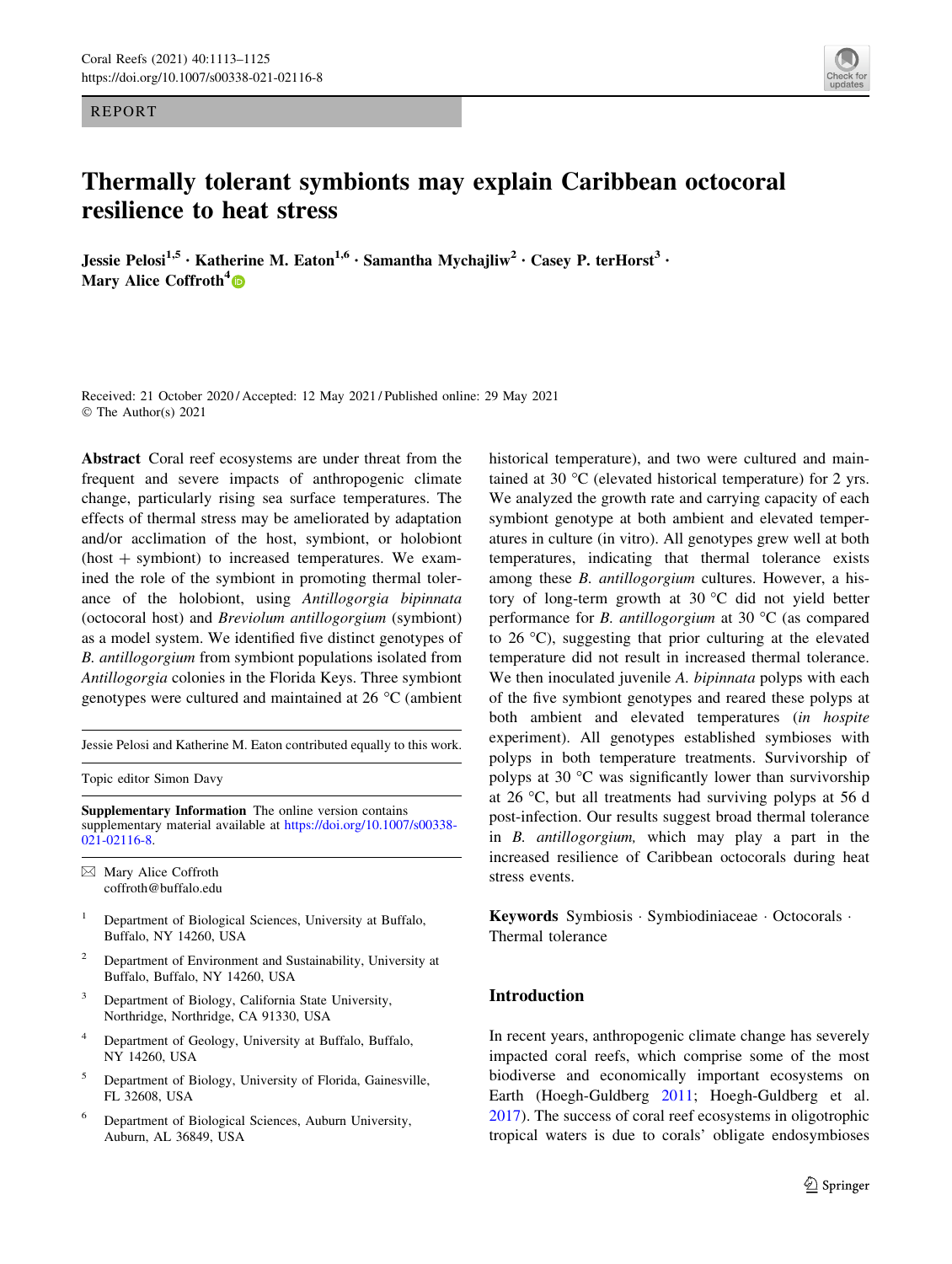with dinoflagellate algae in the family Symbiodiniaceae (Muscatine and Porter [1977\)](#page-11-0). In this mutualistic relationship, the coral host relies on photosynthate produced by its intracellular symbionts to thrive (Muscatine and Cernichiari [1969](#page-11-0); Muscatine and Porter [1977\)](#page-11-0). In exchange for these metabolites, the symbiotic algae recover host nitrogenous waste. This relationship, which is vital to the survival of the reef ecosystem, is currently threatened by anthropogenic environmental changes.

Coral bleaching, or the loss of algal symbionts, occurs due to a variety of environmental stressors including changes in salinity, pH, light intensity, and, most commonly, water temperature (Hoegh-Guldberg [1999](#page-11-0)). Most reef ecosystems now routinely encounter temperatures at or above their thermal maximum each year (Hoegh-Guldberg et al. [2007](#page-11-0); Eakin et al. [2009](#page-11-0)), with bleaching events becoming more frequent and severe (Heron et al. [2016](#page-11-0); van Hooidonk et al. [2016;](#page-12-0) Hughes et al. [2018](#page-11-0); Oliver et al. [2018\)](#page-11-0). As ocean temperatures continue to increase, it is essential to understand if and how corals and their symbionts can respond to the present threat.

In some cases, the holobiont  $(host +$ symbiont) responds to rising seawater temperatures via changes in the symbiont community within a single host, with the basic premise that hosts associating with more thermally tolerant symbionts will be more likely to survive bleaching events (i.e., shuffling and/or switching, sensu Baker [2003](#page-10-0)). Although most coral species host a single dominant symbiont type (Goulet [2006](#page-11-0); LaJeunesse [2020](#page-11-0)), many hosts also harbor background or cryptic symbionts that are often undetected by traditional techniques (Mieog et al. [2007](#page-11-0); Correa et al. [2009](#page-11-0); Silverstein et al. [2012](#page-12-0)). During thermal stress, a more thermally tolerant background symbiont can become the dominant symbiont type, potentially conferring thermal tolerance to the holobiont (Berkelmans and van Oppen [2006](#page-10-0); Jones et al. [2008;](#page-11-0) LaJeunesse et al. [2009](#page-11-0); Keshavmurthy et al. [2012;](#page-11-0) Silverstein et al. [2015](#page-12-0)). In the aforementioned studies, the background symbionts often differed at the genus level and were typically replaced by the previously dominant symbiont type once the stress had subsided.

Thermally tolerant holobionts may arise through adaptation of symbiont populations, even in the absence of evolutionary changes in the host. Large population sizes, short generation times, and high mutation rates could greatly augment the standing genetic variation within symbiont populations (van Oppen et al. [2011\)](#page-12-0). With greater standing variation, natural selection is more likely to produce populations with greater thermal tolerance (van Oppen et al. [2011](#page-12-0); Torda et al. [2017](#page-12-0); Quigley et al. [2018](#page-12-0); Buerger et al. [2020](#page-10-0)). Numerous studies have established that more thermally tolerant symbionts can be selected from within a single symbiont genus or species (Howells et al. [2011](#page-11-0); Chakravarti et al. [2017;](#page-10-0) Buerger et al. [2020](#page-10-0)). By sampling symbionts in the genus Cladocopium (ITS type C1) from reefs with different temperature regimes, Howells et al. ([2011\)](#page-11-0) showed that distinct symbiont genotypes had different thermal tolerances. Symbionts from the warmer reef displayed increased performance and survival at elevated temperatures as compared to those from the cooler environment. Furthermore, juvenile hosts inoculated with symbionts from the warmer reef performed better (grew faster, had less bleaching, and had lower mortality) than these inoculated with symbionts from the cooler region.

Chakravarti et al. [\(2017](#page-10-0)) and Buerger et al. ([2020\)](#page-10-0) presented evidence for selection within a species by examining the adaptive capabilities of the symbionts within a monoclonal culture of Cladocopium goreaui. Symbionts selected for thermal tolerance (i.e., those maintained at 31 °C for 2.5 to 4 yrs) performed better at 31 °C than the original monoclonal culture that had not undergone this selection treatment. Juvenile polyps infected with symbiont cells from the elevated temperature grew at  $27^{\circ}$ C and  $31 \degree C$ , while polyps infected with the original culture showed negative growth at 31  $^{\circ}$ C. Infection with some strains of thermally selected cells, however, did not reduce the rate or severity of bleaching compared to those infected with the original culture (Buerger et al. [2020\)](#page-10-0). These studies establish that selection for thermal tolerance can occur over ecologically relevant time scales within at least some symbiont populations. Given sufficient standing genetic variation, this is likely the case for other species within Symbiodiniaceae and requires further inquiry (Chakravarti et al. [2017\)](#page-10-0).

By starting with a single monoclonal culture, all genetic variation in the symbionts used by Chakravarti et al. ([2017\)](#page-10-0) and Buerger et al. ([2020\)](#page-10-0) likely arose from de novo mutation. However, intraspecific markers have revealed numerous instances where host colonies harbor multiple genotypes within a symbiont species (Santos et al. [2003](#page-12-0); Pettay and LaJeunesse [2007;](#page-12-0) Howells et al. [2009](#page-11-0); Kirk et al. [2009\)](#page-11-0), suggesting the possibility for selection on preexisting genetic variation within in hospite populations, resulting from both mutation and recombination (Baums et al. [2014;](#page-10-0) Chi et al. [2014;](#page-10-0) Wilkinson et al. [2015](#page-12-0); Thornhill et al. [2017](#page-12-0)). Indeed, many studies have found variation in thermal tolerance within a single symbiont species (Parkinson and Baums [2014](#page-11-0); Karim et al. [2015](#page-11-0); Díaz-Almeyda et al. [2017](#page-11-0); Grégoire et al. [2017;](#page-11-0) Bayliss et al. [2019\)](#page-10-0). For example, Bayliss et al. [\(2019](#page-10-0)) identified genetic and trait variation within and among Breviolum species isolated from the octocoral Antillogorgia bipinnata.

Here, we ask if there are thermally tolerant genotypes present in a symbiont species within a single host colony. We utilized the octocoral A. bipinnata and its host-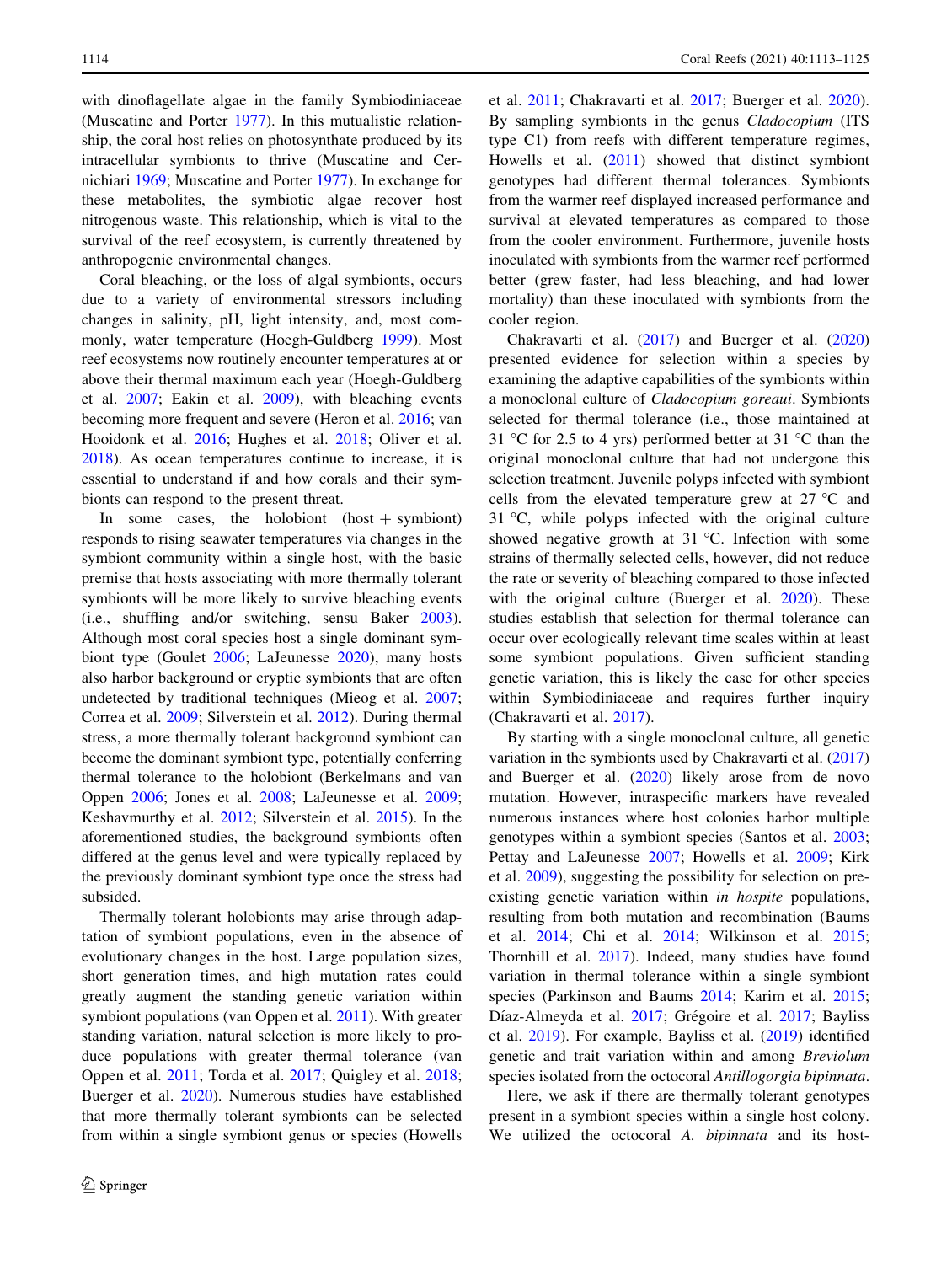<span id="page-2-0"></span>specialist endosymbiotic algae, Breviolum antillogorgium, as a model to study the role of symbiont genetic variation in the thermal response of the holobiont. We first attempted to select for thermally tolerant symbionts from in hospite populations to capitalize on pre-existing genetic variation. We then examined symbiont growth at two temperatures with an in vitro experiment using these cultured isolates of B. antillogorgium. Subsequently, we examined whether thermal tolerance in the symbiont could be conferred to the host using an in hospite experiment. Thermally tolerant symbionts within a population contained in a single host colony expand the potential for the holobiont to improve its thermal tolerance, potentially slowing the loss of these invaluable ecosystems.

# Methods

### Symbiont isolation

Although culturing Symbiodiniaceae is highly selective and rarely recovers the symbionts dominant within the host (Santos et al. [2001](#page-12-0); LaJeunesse [2002\)](#page-11-0), Breviolum antillogorgium (ITS2-type B1) has been successfully cultured and associates specifically with octocorals in the genus Antillogorgia (Santos et al. [2004;](#page-12-0) Parkinson et al. [2015](#page-11-0)). Symbiont cells were isolated from sixteen adult Antillogorgia colonies collected from 11–18 m depth at sites in Elbow and Pickles Reefs, Florida Keys in September 2016 (Table 1). A sample of each host colony was preserved in 95% ethanol for comparison of dominant host symbionts with those isolated. An approximately 2 cm piece was sampled from each colony and homogenized in 2 mL of filtered seawater (FSW). Each homogenate was passed through a series of mesh filters  $(250, 120, 70, 20, \mu m)$ , followed by several  $1 \text{ mL} 0.22 \mu \text{m}$  FSW rinses for a final

volume of 3–6 mL. Homogenates were spun at 800 rpm for 5 min. Supernatants were decanted, and the pellets were resuspended in 10 mL of FSW. This was repeated three additional times, followed by resuspending each pellet in 1 mL of f/2 media (Guillard and Ryther [1962](#page-11-0)). For each colony,  $50 \mu L$  of the resultant cell suspension was added to six flasks containing 30 mL of f/2 media. Three flasks of the symbionts from each colony were maintained at 26  $\degree$ C, mimicking typical thermal conditions, and three were immediately placed at 30  $^{\circ}$ C in an attempt to select for more thermally tolerant genotypes that can survive at an elevated temperature. An elevated temperature of 30 °C was chosen based on the historical thermal regime of the collection site during November/December (mean maximum over 15 yr = 27. 2  $\degree$ C at 3 m on Elbow Reef, Williams and Miller [2015;](#page-12-0) Online Resource 1), when newly settled A. bipinnata polyps acquire symbionts. Initial growth, observed as a small dot at bottom of the flask, was immediately transferred into a new flask with fresh media. This was repeated each time new growth was observed in any flask over the first month, resulting in 131 cultures. All cultures were transferred to fresh media monthly.

#### Genotype identification

After 2 yrs (approximately 256–284 asexual generations, see in vitro experiment), total symbiont genomic DNA from 106 cultures and the host source colonies were extracted using the  $2 \times$  CTAB method (Coffroth et al. [1992](#page-10-0)) and diluted to 5–10 ng  $\mu L^{-1}$ , and the flanking region of the B7Sym15 microsatellite (Pettay and LaJeunesse [2007](#page-12-0)) was sequenced (TACGEN, Richmond, California, the USA). Sequences were compared to available sequences on NCBI using BLASTn for symbiont species-level identification.

| Genotype | Selection temp | Source colony | Reef  | Depth $(m)$ | Location    | Accession no |
|----------|----------------|---------------|-------|-------------|-------------|--------------|
| $G-1$    | $26^{\circ}$ C | 7             | Elbow | 18          | N 25 07.925 | MW207288     |
|          |                |               |       |             | W 80 15.717 |              |
| $G-2$    | $26^{\circ}$ C | 5             | Elbow | 11          | N 25 07.956 | MW207289     |
|          |                |               |       |             | W 80 15.810 |              |
| $G-3$    | $26^{\circ}$ C | 8             | Elbow | 18          | N 25 07.925 | MW207287     |
|          |                |               |       |             | W 80 15.717 |              |
| $G-4$    | $30^{\circ}$ C | 8             | Elbow | 18          | N 25 07.925 | MW207285     |
|          |                |               |       |             | W 80 15.717 |              |
| $G-5$    | $30^{\circ}$ C | 8             | Elbow | 18          | N 25 07.925 | MW207286     |
|          |                |               |       |             | W 80 15.717 |              |

Emphasis refers to selection temperature, bold indicating cultures maintained at 26  $^{\circ}$ C and italic indicating cultures maintained at 30 °C 2 yrs prior to the start of the experiment. Cultures were isolated from Antillogorgia colonies collected at Elbow Reef, Florida Keys

| <b>Table 1</b> Five genotypes of |
|----------------------------------|
| Breviolum antillogorgium         |
| selected for in vitro and in     |
| <i>hospite</i> experiments       |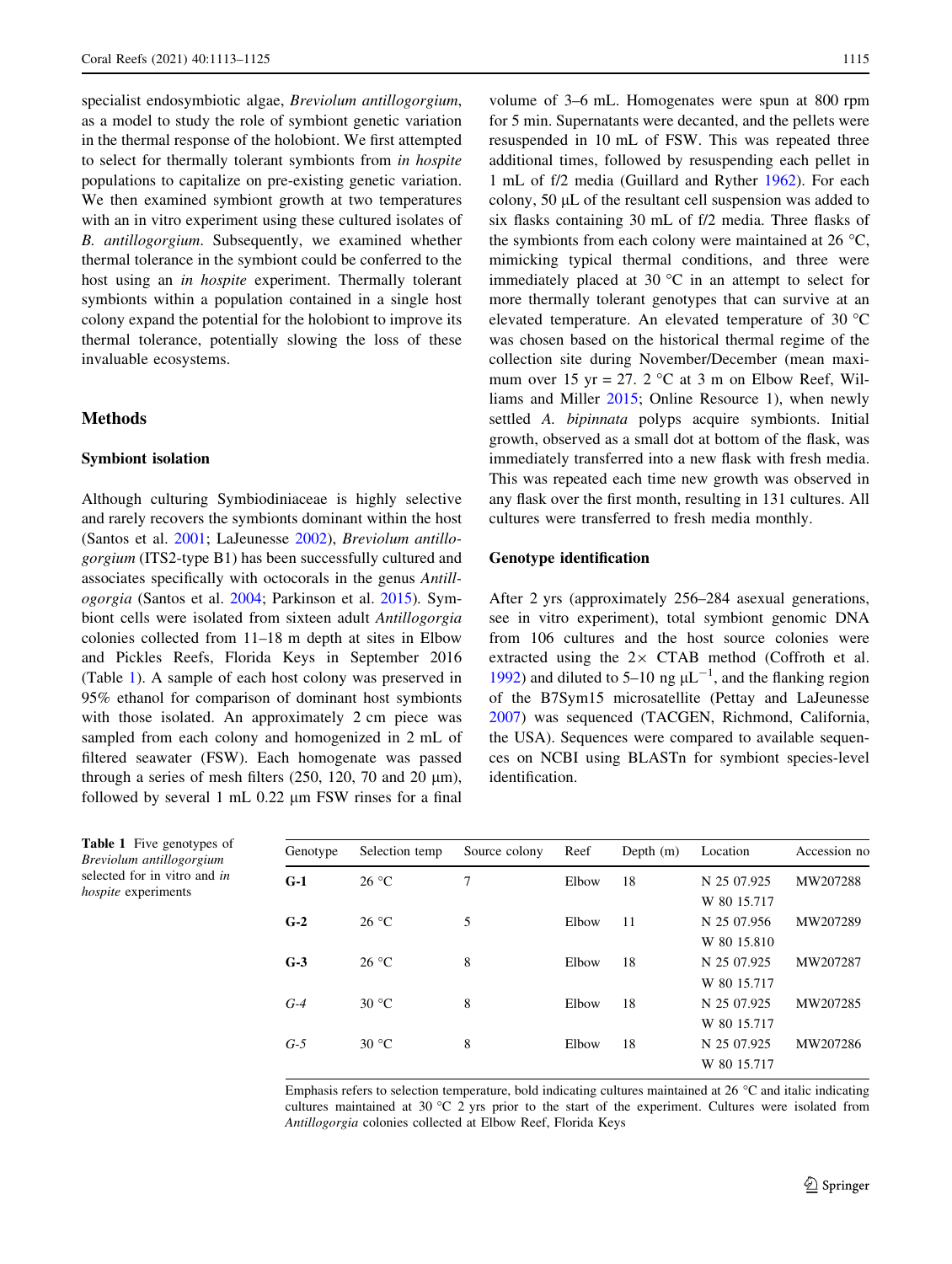Cultures identified as *B. antillogorgium*  $(n = 24)$  and samples from the source colonies of these cultures were amplified with five microsatellite loci following published protocols: CA 6.38 (Santos et al. [2003](#page-12-0)), GV\_1C (Andras et al. [2009](#page-10-0)), B7Sym8, B7Sym34, and B7Sym36 (Pettay and LaJeunesse [2007\)](#page-12-0). Amplicons were labeled with fluorescently tagged primers and visualized on a 6.5% polyacrylamide gel with the LI-COR NEN Global IR2 DNA Sequencer (LI-COR Biotechnology Division) following Santos et al. [\(2003](#page-12-0)). Allele sizes were scored by eye relative to size standards between 50 and 350 bp. Based on the microsatellite results, 21 B. antillogorgium cultures were unialgal and contained one of five genotypes. Ultimately, this resulted in the occurrence of three distinct genotypes (referred to here as G1, G2, and G3) from one or more of the cultures reared at 26 $\degree$ C and two genotypes (referred to here as G4 and G5) from one or more of the cultures reared at 30  $^{\circ}$ C (see "Results"). One of each of these five genotypes was used in the experiments outlined below (Table [1\)](#page-2-0).

#### In vitro growth experiments

Six replicates of each of the five cultures identified above were started by inoculating 18 mL of f/2 media with 10,000 cells  $mL^{-1}$ . Three of the replicates for each culture were subsequently grown at  $25.53 \pm 0.89$  °C (mean  $\pm$ SD; referred to as "26  $^{\circ}$ C"), and three were grown at 29.84  $\pm$  0.48 °C (mean  $\pm$  SD; referred to as "30 °C") on a 12:12 h light:dark cycle (Fig. [1\)](#page-4-0). Light levels were maintained at  $120.58 \pm 11.14$  µmols m<sup>-2</sup> s<sup>-1</sup> (mean  $\pm$ SD) (Philips Energy Advantage T5 HO 49 W) and  $103.79 \pm 37.3 \text{ \mu mols } m^{-2} s^{-1} \text{ (mean } \pm SD) \text{ (Philips T5)}$ HO 24 W/840) for the 26 °C and 30 °C incubators, respectively (Welch's Two Sample t-test,  $p = 0.13$ ). Cell densities were measured using six replicate hemocytometer cell counts every 3 d. Experiments were continued until cell density peaked and exhibited a consistent decline in abundance. We used the 'growthrates' package ver. 0.8.1 (Petzoldt [2019\)](#page-12-0) in R ver. 4.0.2 (R Core Team [2020\)](#page-12-0) to fit logistic growth curves to the cell counts over time, up to the maximum cell count for each culture. We extracted values of  $r$  and  $K$  from the 'growthrates' package and used these as estimates of maximum population growth rate and carrying capacity, respectively. Doubling time (2.57 to 2.86 d) and number of generations (approximately 256–284 generations) were calculated following Chakravarti et al. ([2017\)](#page-10-0), using cell density at the end of 30 d (Online Resource 2). Samples of each replicate were then preserved in 95% ethanol, from which DNA was extracted and amplified following the methods detailed above to verify symbiont genotype at the end of the experiment.

#### In hospite polyp experiments

Branches from adult colonies of A. bipinnata, a gonochoric surface brooder (Kahng et al. [2011\)](#page-11-0), were collected from Tennessee Reef, Florida Keys in November 2018 (N 24  $45.150'$  W  $81°$   $45.275'$ ). These branches were transported to flow-through seawater tanks at Keys Marine Laboratory, where they were monitored daily for release of embryos. Aposymbiotic brooded larvae were collected from the colony surface on 16, 17, 22, 23, 25, and 26 November, washed three times in 0.22  $\mu$ m filtered instant ocean (FIO) and transferred to Buffalo, NY. Following transport, larvae (4–14 d old) were again washed in FIO to remove environmental contaminants and groups of 25 larvae were transferred to pre-conditioned polypropylene containers (volume = approximately 115 mL) with 50 mL of FIO. For pre-conditioning, the bottom and sides of each container were roughened with sandpaper and then soaked for four weeks in 1.2 µm filtered seawater (FSW) to establish a biofilm. Once larvae were added, water in the containers (FIO) was changed daily for one week, then every other day until larvae settled and metamorphosed into polyps (approximately 4 weeks). Containers of newly settled polyps (approximately 1–2 weeks post-settlement) were then divided into five treatments (G1 through G5, Online Resource 3), and each treatment was inoculated with 1000 cells  $mL^{-1}$  of one of the five genotypes of B. antillogorgium utilized in the in vitro experiments (Table [1,](#page-2-0) Fig. [1](#page-4-0)). For each genotype, 9–10 containers were placed at 26 °C (25.51  $\pm$  1.10 °C; mean  $\pm$  SD) and 6–8 at 30 °C  $(29.79 \pm 0.28 \degree C;$  mean  $\pm$  SD) and maintained in a 12:12 h light:dark cycle. Initial inoculations occurred twice over a period of one week. Polyp locations in the containers were mapped, and survival for each individual polyp was recorded every 3–4 d with water changes. Visual infection, indicated by a light brown coloration in the polyp, was limited within the first month following initial introduction of symbionts. To increase the likelihood of the establishment of the symbiosis, inoculations were repeated with each water change during the second month and combined with feeding with Reefs-Roids (Polyplab, Quebec, Canada) (2 mL of Reef-Roids solution at a concentration of 1 mg  $mL^{-1}$  FIO) to induce symbiont uptake. Inoculations continued throughout the second month, and establishment of the symbiosis through visual observation was recorded throughout the experiment. An unidentified green alga, first observed in three containers on Day 42, but subsequently found in several additional containers on Days 56–59, led to extensive polyp mortality over time. After 69 d, all surviving polyps were collected, symbiont cell density was determined (as detailed above), and tissue was preserved in 95% ethanol. Symbiont DNA was extracted from preserved tissue, and symbiont genotype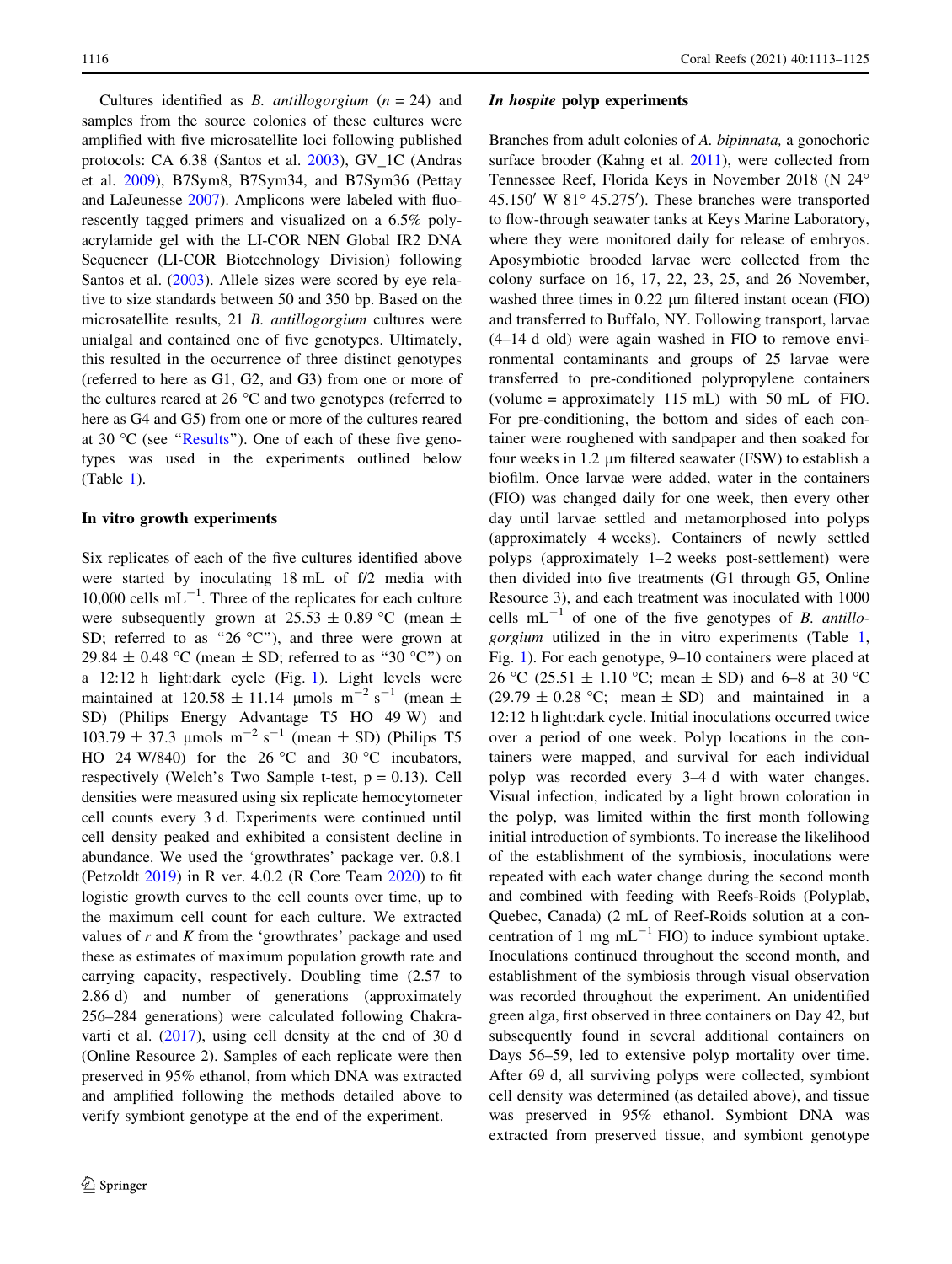<span id="page-4-0"></span>

Fig. 1 Experimental design for a in vitro growth experiment and  $\mathbf{b}$  in hospite experiment. Figure colors refer to historical temperature treatment (blue, maintained at 26 °C; red, maintained at 30 °C), with tip figures colored based on experimental treatment (not historical temperature)

was verified using the five microsatellite loci described above.

# Statistical analyses

We analyzed the effects of temperature treatment and genotype on in vitro symbiont maximum population growth rates and carrying capacity using separate two-way ANOVAs for each dependent variable  $(r$  and  $K)$ , including the interaction term between these factors (temperature and genotype). Data were log-transformed to meet assumptions of homoscedasticity for the in vitro analyses. For the in hospite experiment, we quantified polyp survivorship as the proportion of surviving polyps after 31 and 52 d post-initial inoculation. These time points were prior to the observation of widespread contamination by the unidentified green alga, to avoid the possibility that this affected survivorship. Containers in which the contaminating algae was observed prior to Day 52 ( $n = 5$ ) were excluded from survivorship analyses beginning at the first observation of contamination. We analyzed survivorship over the first 31 d and then from Day 32 to Day 52 as described above; with survivorship for Days 1–31 arcsine transformed to meet assumptions of normality. (Survivorship data for Days 32–52 were not transformed as the raw data fit the assumptions of the model without transformation.) We analyzed temperature and genotype effects on visually observed infection at Days 31 and 52 as well as on symbiont cell densities at the end of the experiment (Day 69) as above. Symbiont cell densities were square-root transformed to meet assumptions of the model. Assumptions of normality and homogeneity were checked using residuals and Q-Q probability plots. All post hoc pairwise comparisons were carried out using Tukey's HSD (honest significance test) (Tukey [1949](#page-12-0)). In vitro statistical analyses were conducted in R ver. 4.0.2 and in hospite analyses in R ver. 3.6.1 (R Core Team [2020](#page-12-0)). R scripts are available at [www.](http://www.github.com/jessiepelosi/symbiont_tolerance) [github.com/jessiepelosi/symbiont\\_tolerance](http://www.github.com/jessiepelosi/symbiont_tolerance), and raw data are available at <https://www.bco-dmo.org/award/658940>.

# Results

# Sequencing and genotyping

Following 2 yrs of growth at either 26  $\degree$ C or 30  $\degree$ C, there were 131 viable cultures. The majority of cultures (106 of 131) either could not be classified or aligned most closely with *B. minutum*, a species commonly recovered from a range of species where it is undetected by normal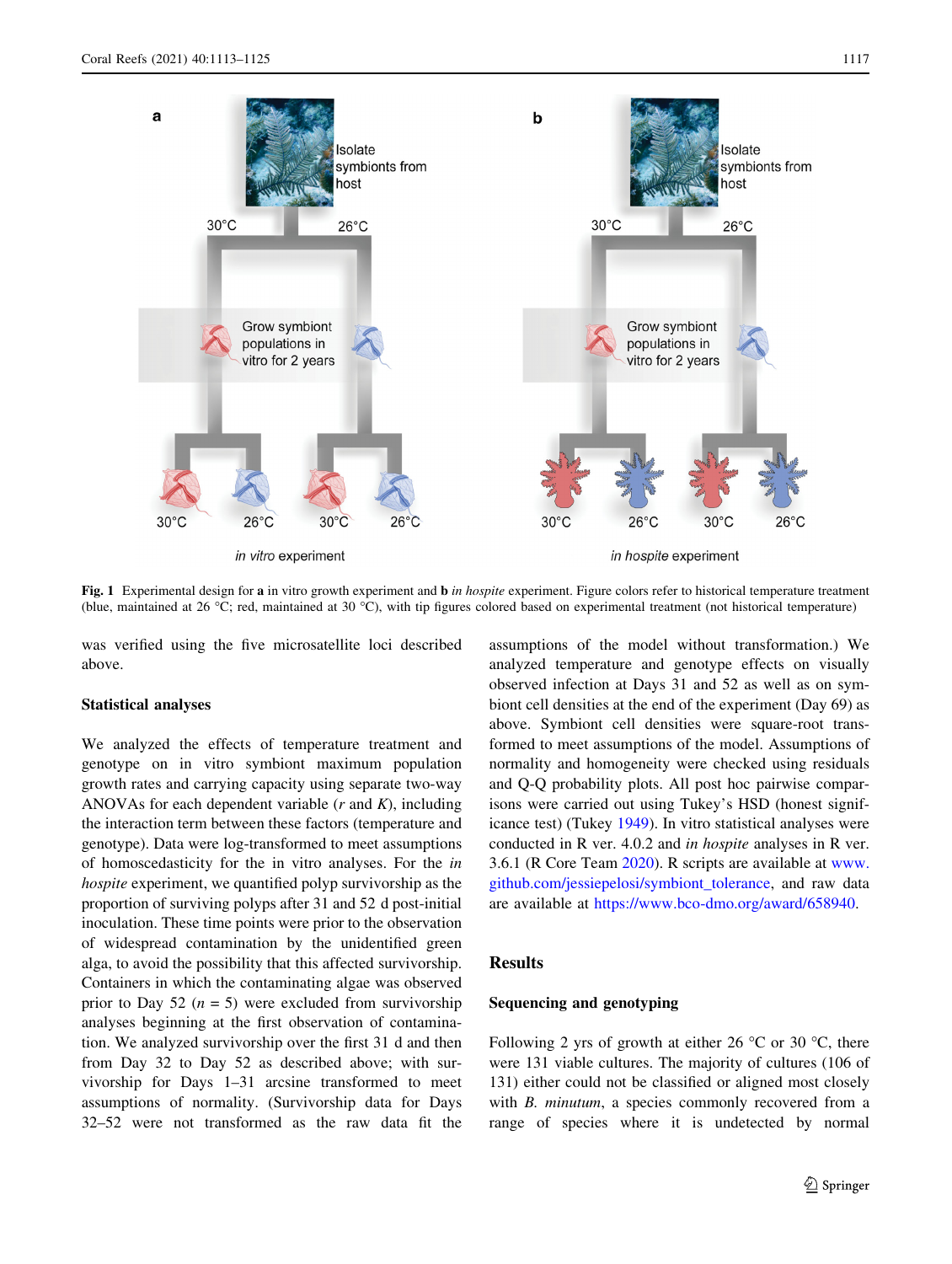techniques (LaJeunesse et al. [2012;](#page-11-0) Parkinson et al. [2015](#page-11-0)). Twenty-four of the cultures were identified as B. antillogorgium based on a comparison of B7Sym15 microsatellite flanking region sequences to available sequences on NCBI. Three of these cultures contained multiple genotypes. Each of the remaining 21 B. antillogorgium cultures was unialgal and contained one of five genotypes. Ten B. antillogorgium cultures reared at 26  $\degree$ C were either genotype G1, G2, or G3, while 11 B. antillogorgium cultures reared at 30  $^{\circ}$ C were genotype G4 or G5. These five genotypes were used in the in vitro and in hospite experiments. Based on microsatellite genotyping, one of the five genotypes (G3) was the same as the dominant genotype in the source colony; the other four genotypes represented background symbionts as is common in culturing from host tissue (Santos et al. [2001](#page-12-0); LaJeunesse [2002;](#page-11-0) LaJeunesse et al. [2012;](#page-11-0) Parkinson et al. [2015](#page-11-0)).

#### In vitro growth experiments

Cultures reached their maximum cell density in 28–40 days and maintained this density for at least several days afterward (Fig. [2](#page-6-0)a, Online Resource 4). The effect of temperature on maximum population growth rate was dependent on the symbiont genotype (Temperature  $\times$  Genotype:  $F_{4,20} = 30.20, p < 0.001$ . At 30 °C, the mean growth rate for two of the five genotypes (G1 and G2) was significantly lower than that at  $26^{\circ}$ C; there was no significant effect of temperature for the remaining three genotypes (Fig. [2a](#page-6-0), b). The effect of temperature on carrying capacity was also dependent on the symbiont genotype (Temperature  $\times$  Genotype:  $F_{4,20} = 17.90, p < 0.001$ ). One genotype (G3) showed a decrease in carrying capacity at the elevated temperature, but the remaining genotypes showed non-significant responses to temperature (Fig. [2c](#page-6-0)). The time for populations to reach their peak abundance was also dependent on the interaction between temperature and symbiont genotype (Temperature  $\times$  Genotype:  $F_{4,20} = 6.57, p = 0.002$ .

# In hospite polyp experiments

For the first 31 d, we did not find a significant effect of genotype  $(F_{4,73} = 1.84, p = 0.130)$ , temperature  $(F_{1,73} = 0.03, p = 0.861)$ , nor Temperature  $\times$  Genotype  $(F_{4,73} = 0.83, p = 0.508)$  on the proportion of visually infected polyps (Fig. [3a](#page-7-0)). Similarly, between 32 and 52 d, we did not find a significant effect of genotype  $(F_{4,56} = 0.66, p = 0.623)$ , temperature  $(F_{1,56} = 3.77,$  $p = 0.057$ ), nor Temperature  $\times$  Genotype ( $F_{4,56} = 1.22$ ,  $p = 0.312$ ) on the proportion of visually infected polyps (Fig. [3](#page-7-0)b). We found a significant interaction between the effects of temperature and genotype on the symbiont cell densities in polyps at the end of the experiment, when the vast majority of polyps (range 66–100% of polyps per treatment) were infected (69 d post-first inoculation,  $F_{4,264} = 6.34$ ,  $p < 0.001$ ). Average symbiont densities in polyps varied between genotypes, depending on temperature at Day 69 (termination of the experiment, Fig. [3c](#page-7-0)). Polyp survivorship at the end of the first 31 days was not significantly affected by symbiont genotype  $(F_{4,74} = 0.81,$  $p = 0.522$ ), nor by treatment temperature ( $F_{1,74} = 3.05$ ,  $p = 0.085$ , and there was not a significant interaction term  $(F_{4,74} = 0.76, p = 0.574)$  $(F_{4,74} = 0.76, p = 0.574)$  $(F_{4,74} = 0.76, p = 0.574)$  (Fig. 4a, b). Polyp survivorship at the end of 52 d decreased dramatically in both temperature treatments (Fig. [4a](#page-8-0), c), with those polyps at 30  $^{\circ}$ C having significantly lower survivorship than these reared at 26  $\degree$ C  $(F_{1,68} = 15.64, p < 0.001)$ . There was not a significant effect of genotype  $(F_{4,68} = 2.11, p = 0.089)$  nor the interaction between temperature and genotype on survival for the second period (Temperature  $\times$  Genotype,  $F_{4,68} = 0.13$ ,  $p = 0.970$ . Including the five containers removed after Day 42 (due to algal contamination) did not change the results. Although survivorship results are only reported prior to the appearance of an unidentified green alga, all treatments were maintained for 69 d. At that time, all treatments except G4 at 30 $\degree$ C had surviving polyps (range 2–70 polyps per treatment).

# **Discussion**

Cultured symbionts isolated from standing genetic variation within host colonies revealed the presence of multiple genotypes capable of growth at 30  $\degree$ C, with three of the five unique genotypes used here isolated from a single host colony (Table [1](#page-2-0)). However, there was no clear evidence of selection for increased thermal tolerance in cultures reared at 30  $\degree$ C for over 250 generations (2 yrs) compared to those reared at [2](#page-6-0)6 °C over this time (Figs. 2, [3](#page-7-0), [4](#page-8-0)). Genotypic variability was clear as genotypes differed in their response to thermal stress (i.e., growth rate and carrying capacity, Fig. [2](#page-6-0)). Regardless of this variability, all tested genotypes showed growth at 30  $^{\circ}$ C, suggesting that *Bre*violum antillogorgium, as a species, is thermally tolerant.

### In vitro growth experiments

By isolating genotypes from standing genetic variation among in hospite populations that were able to sustain long-term growth at temperatures above the seasonal maximum, we established that thermally tolerant symbiont genotypes are present within the host. We maintained these cultures at 30  $\degree$ C for 2 yrs to select for long-term growth at elevated temperatures, anticipating that these cultures would adapt and outperform other genotypes at elevated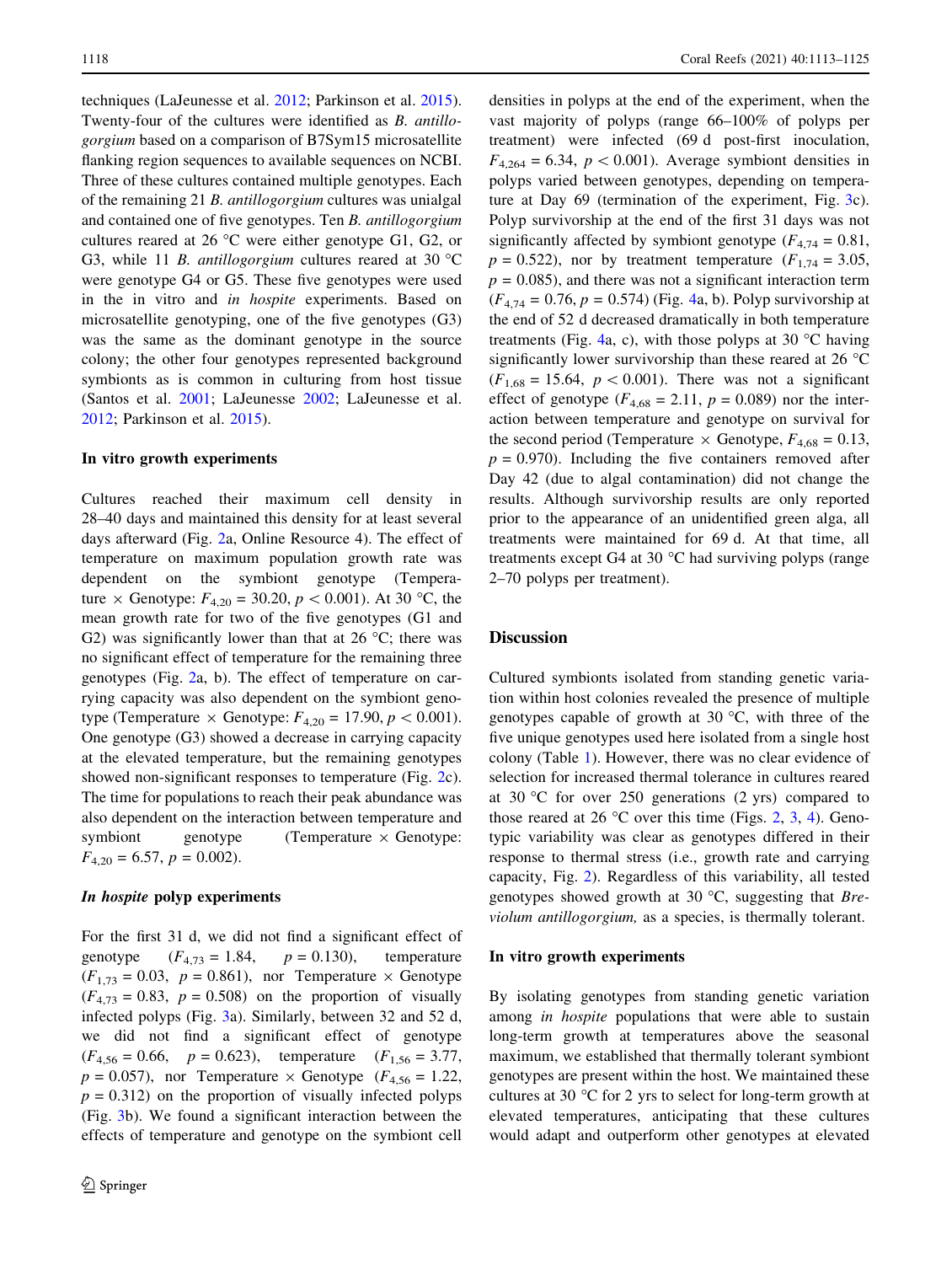<span id="page-6-0"></span>

Fig. 2 a Mean logistic growth fits to in vitro cell densities of each genotype of Breviolum antillogorgium over time. Blue represents growth at 26 °C and red at 30 °C. **b** Estimated mean  $(+ / - SE)$ maximum symbiont population growth rates  $(r)$  and  $c$  estimated mean  $(+ / - SE)$  carrying capacities (K). Colors for genotype names (x-

temperatures. Unlike previous studies that found evidence for increased thermal adaptation in Symbiodiniaceae after one to 2.5 yrs of exposure to increased temperatures (Cladocopium—Chakravarti et al. [2017;](#page-10-0) Buerger et al. [2020;](#page-10-0) Fugacium, Gerakladium, Symbiodinium—Chakravarti and van Oppen [2018](#page-10-0)), a history of long-term growth at 30 °C did not yield better performance for  $B$ . antillogorgium at 30 °C (as compared to 26 °C). Our results

axis) refer to the historical temperature at which they were grown, blue indicating cultures maintained at  $26^{\circ}$ C and red indicating cultures maintained at 30  $^{\circ}$ C 2 yrs prior to the start of the experiment. Letters above bars represent differences among groups based on Tukey post hoc tests

suggest that local adaptation to this temperature did not occur over this time. The ability of all cultures to survive and grow positively at 30 $\degree$ C for several months, regardless of historical temperature, suggests that these genotypes of B. antillogorgium possess pre-existing, broad thermal tolerance, possibly due to plastic acclimatory responses.

Growth rate serves as a good proxy for fitness of symbiont populations. Carrying capacity may serve as a proxy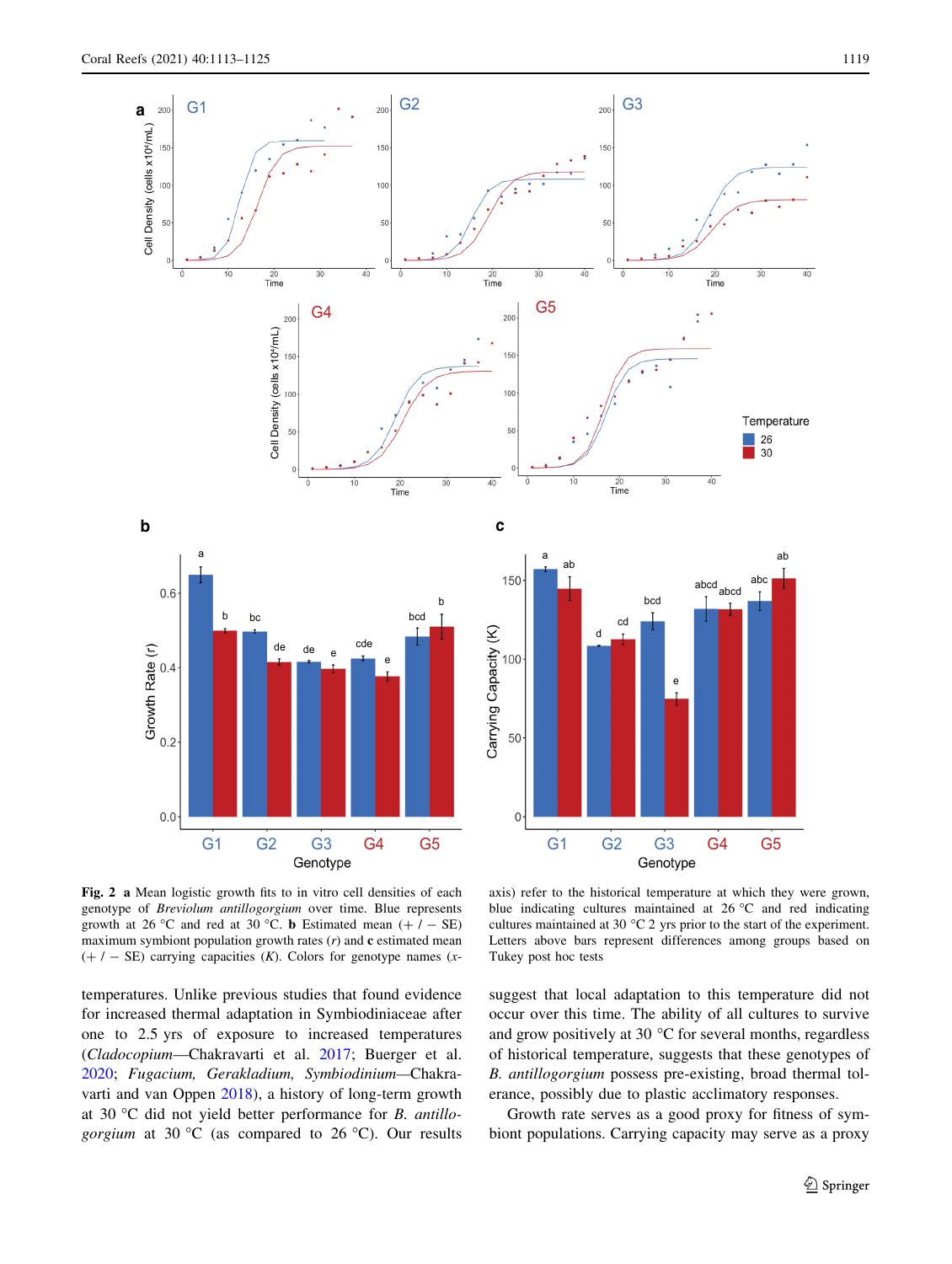<span id="page-7-0"></span>

Fig. 3 Mean percent of visually infected polyps at the end of a Day 31 and b Day 52. c Symbiont cell densities within Antillogorgia bipinnata polyps inoculated with five symbiont genotypes at  $26 °C$ and 30  $\degree$ C at the end of the experiment (Day 69). Colors for genotype names (x-axis) refer to historical temperature, blue indicating cultures maintained at 26 °C and red indicating cultures maintained at 30 °C

2 yrs prior to the start of the experiment. Color of boxes refers to experimental temperature (blue—26  $\degree$ C, red—30  $\degree$ C). Boxes represent interquartile range and whiskers the range of the data. Points indicate outliers. Letters above boxes represent differences among groups based on Tukey post hoc tests

for efficiency of resource use because it suggests that more organisms can be sustained at the same level of resource. We found variation among genotypes in carrying capacity, but interestingly, also found variation in the response of carrying capacity to increased temperature. One genotype (G3) showed a significant decrease in carrying capacity at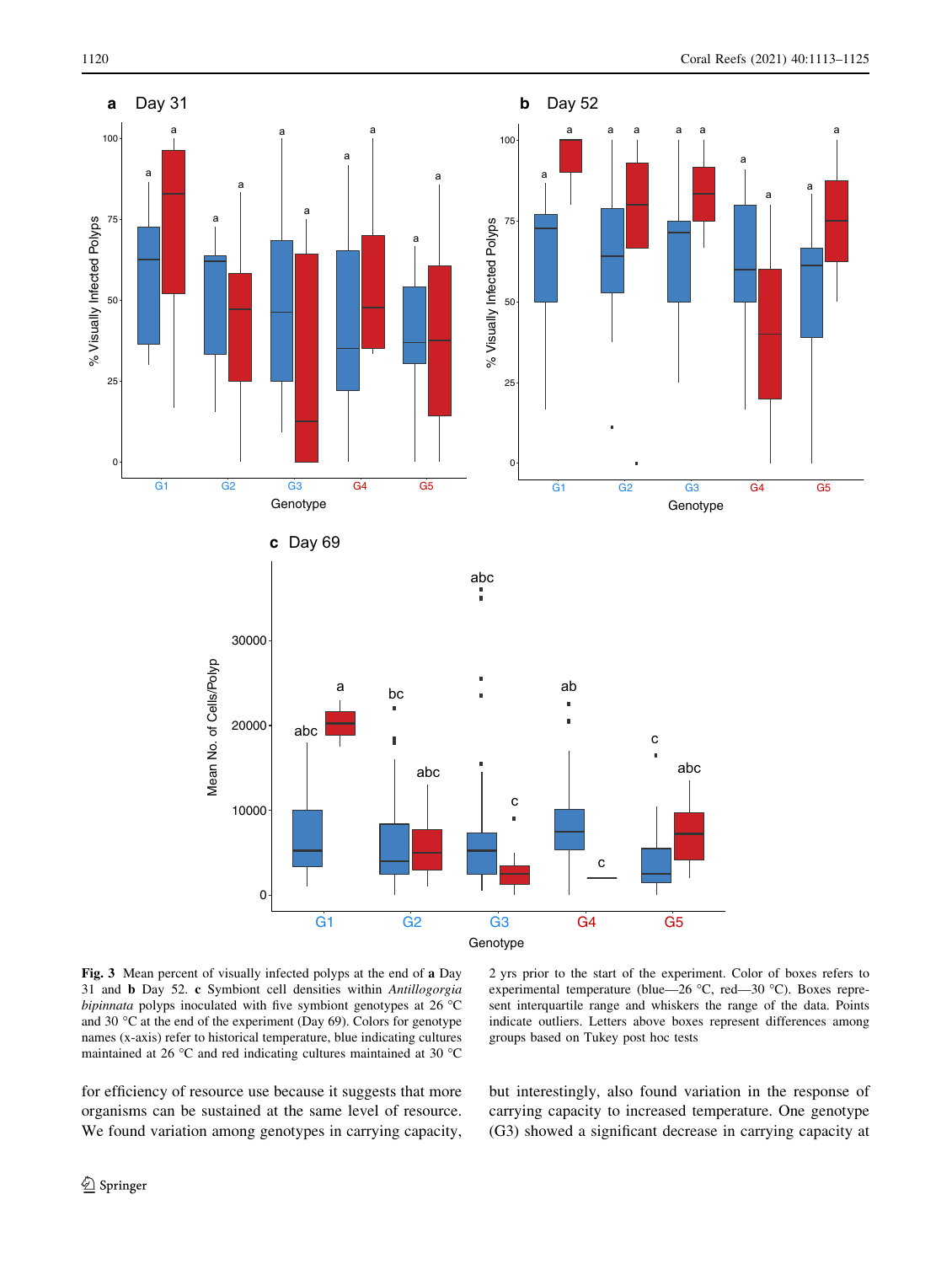<span id="page-8-0"></span>

Fig. 4 a Mean polyp survivorship over time for A. bipinnata polyps inoculated with five symbiont genotypes at 26  $^{\circ}$ C and 30  $^{\circ}$ C. Error bars are  $\pm$  SE. Blue lines refer to treatments at 26 °C, and red lines refer to treatments at 30 °C. Differences in average survivorship at **b** Day 31 and **c** Day 52. Colors for genotype names  $(x\text{-axis})$  refer to historical temperature, blue indicating cultures maintained at  $26^{\circ}$ C

and red indicating cultures maintained at 30  $^{\circ}$ C 2 yrs prior to the start of the experiment. Color of boxes refers to experimental temperature (blue—26 °C, red—30 °C). Boxes represent interquartile range and whiskers the range of the data. Points indicate outliers. Letters above boxes represent differences among groups based on Tukey post hoc tests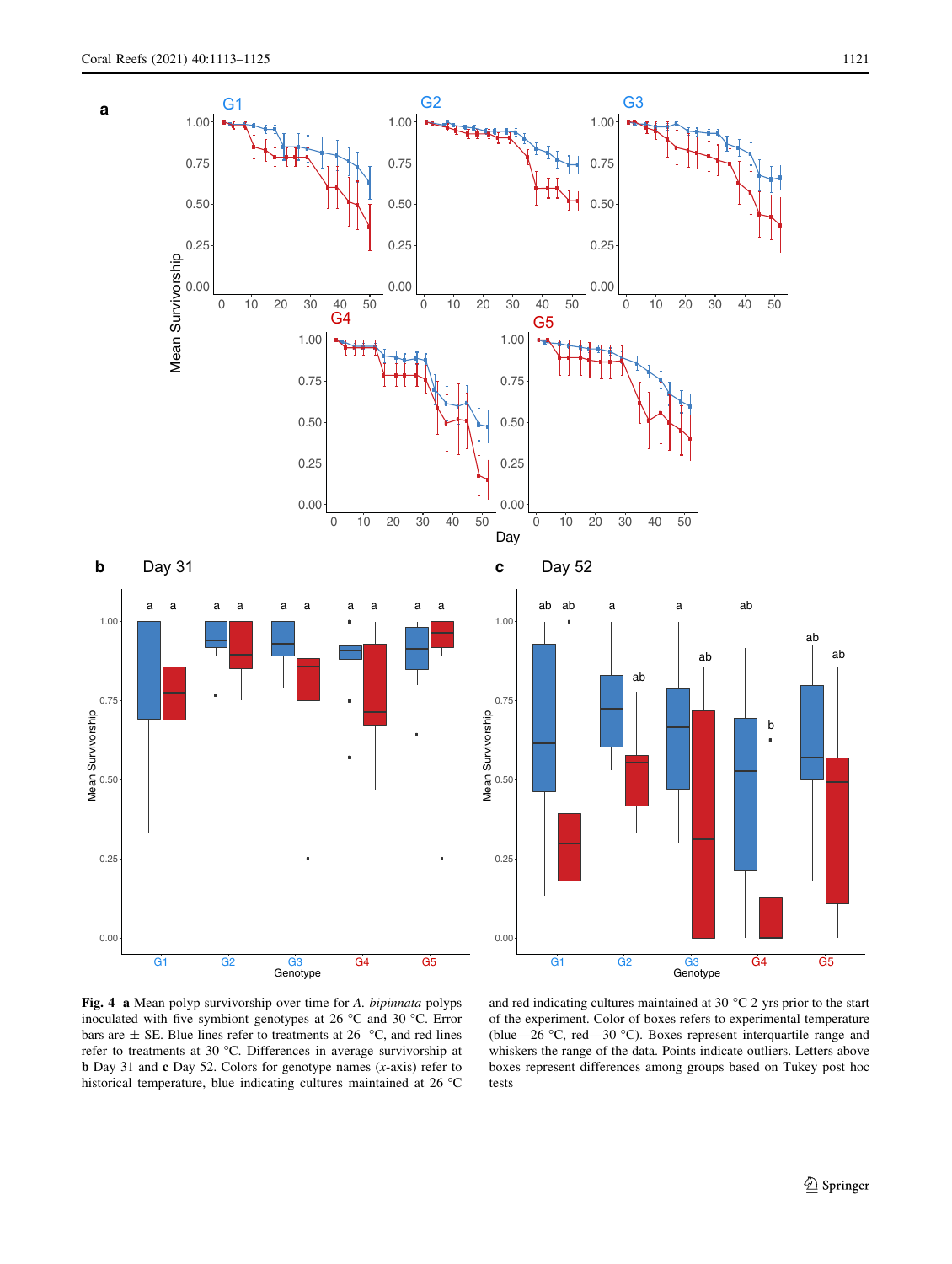higher temperature (Fig. [2c](#page-6-0)), but the remaining four genotypes showed non-significant responses to temperature.

Prior studies examining the potential for symbionts to adapt to elevated temperatures have focused on a single genotype (Chakravarti et al. [2017](#page-10-0); Chakravarti and van Oppen [2018](#page-10-0)), but in the present study, we used several genotypes within the same species, selected from pre-existing genetic variation within in hospite populations. Variability in response to elevated temperatures observed among the genotypes used in our experiments highlights the potential role of intraspecific genetic variation in responding to thermal stress and further underscores the importance of examining both intrageneric and intraspecific variation in thermal responses. Other in vitro studies (Chakravarti et al. [2017](#page-10-0); Chakravarti and van Oppen [2018](#page-10-0); Buerger et al. [2020\)](#page-10-0) have explored how dinoflagellate symbionts in other genera respond to temperatures higher  $(31 \text{ °C-}34 \text{ °C})$  than used in our experiments. Our study did not test for the maximum temperature at which B. antillogorgium could survive and grow. However, Prada et al. [\(2010](#page-12-0)) report that octocorals bleached in 2005 when the maximum water temperature was 29.81 °C. The fact that *B. antillogorgium* survived and grew at this elevated temperature when other octocorals lose their symbionts (Prada et al. [2010](#page-12-0)) indicates thermal tolerance, at least at this temperature. It is possible that the rapid adaptation seen in previous studies might also occur in B. antillogorgium if these genotypes were grown at higher temperatures. Elevated temperatures in excess of  $30^{\circ}$ C are becoming frequent during the summer months in the Florida Keys (Online Resource 1), and current work is exploring the limits of thermal tolerance in B. antillo*gorgium* to temperatures greater than 30  $^{\circ}$ C.

# In hospite polyp experiments

There were no significant differences in the percent of visually infected polyps between genotypes and temperature treatments through Day 52. In general, the percent of infected polyps on Day 52 was largely congruent with the average number of symbiont cells per polyp at the end of the experiment; those genotypes that had a greater proportion of visibly infected polyps also had a greater average number of symbiont cells per polyp (Fig. [3](#page-7-0)b, c). Final symbiont cell density varied with genotype and temperature, indicating that symbionts were either taken up or grew at different rates within hosts. The lack of a consistent effect of temperature on symbiont density within polyps suggests that the establishment of the symbiosis at 30  $^{\circ}$ C may be as stable as those at ambient temperatures (26  $^{\circ}$ C). Given the significant interaction between treatment temperature and symbiont genotype on symbiont density

within polyps at the end of the experiment (Day 69), the ability of the symbiont to infect and thrive in the host likely depends on multiple factors, with potential for variation in the establishment and maintenance of the symbiosis (Davy et al. [2012](#page-11-0); Hawkins et al. [2016\)](#page-11-0). It is clear that biotic interactions (e.g., recognition and phagocytosis of algal symbionts, Davy et al. [2012](#page-11-0)) drive the establishment, while abiotic factors, such as temperature, may dictate the maintenance of the symbiosis (e.g., Rädecker et al. [2021](#page-12-0)).

Those symbiont genotypes that had the highest growth rates in vitro did not necessarily confer the highest survivorship under the same conditions in hospite, although thermal tolerance was observed. All treatments had relatively high polyp survival early in the experiment, with a more rapid decline in survivorship toward the end (Fig. [4](#page-8-0)). Many polyps survived extended heat exposure, with some surviving polyps in all treatments at 56 d post-inoculation. Furthermore, after 69 d, all treatments except G4 at 30  $^{\circ}$ C had surviving polyps. This is a substantially longer exposure to heat stress than has been previously reported for in hospite experiments (i.e., Chakravarti et al. [2017:](#page-10-0) 28 d; Buerger et al. [2020](#page-10-0): 7 d). Our results suggest that the observed thermal tolerance exhibited by our symbiont types may have contributed to or enhanced the thermal tolerance of the holobiont, although the long-term value of this has yet to be determined.

In this study, the host-symbiont pairs exhibited thermal tolerance to temperatures above the seasonal maximum. At the elevated temperature, however, hosts infected with *Breviolum* cultures that had been reared at 30  $^{\circ}$ C did not consistently outperform their counterparts (i.e., hosts infected with cultures reared at  $26^{\circ}$ C). This indicates that selection for thermal tolerance of certain genotypes likely occurred prior to the isolation of these symbionts. Increasingly elevated temperatures are becoming more commonplace on coral reefs (Heron et al. [2016;](#page-11-0) van Hooidonk et al. [2016;](#page-12-0) Hughes et al. [2018](#page-11-0); Oliver et al. [2018](#page-11-0)), and repeated exposure to these elevated temperatures may have selected for symbiont genotypes capable of surviving our experimental temperature. Ultimately, our results indicate that there exists standing genetic variation within symbiont populations, which, in this case, contained genotypes that were thermally tolerant. These symbionts may be vital for the holobiont's survival, although the basis for this thermal tolerance requires further investigation.

# Role of the symbiont and implications for Caribbean reefs

Most previous studies of the capacity for rapid thermal adaptation in symbionts have focused on Pacific strains of Symbiodiniaceae. Our results shed new light on the existence of thermally tolerant Caribbean coral endosymbionts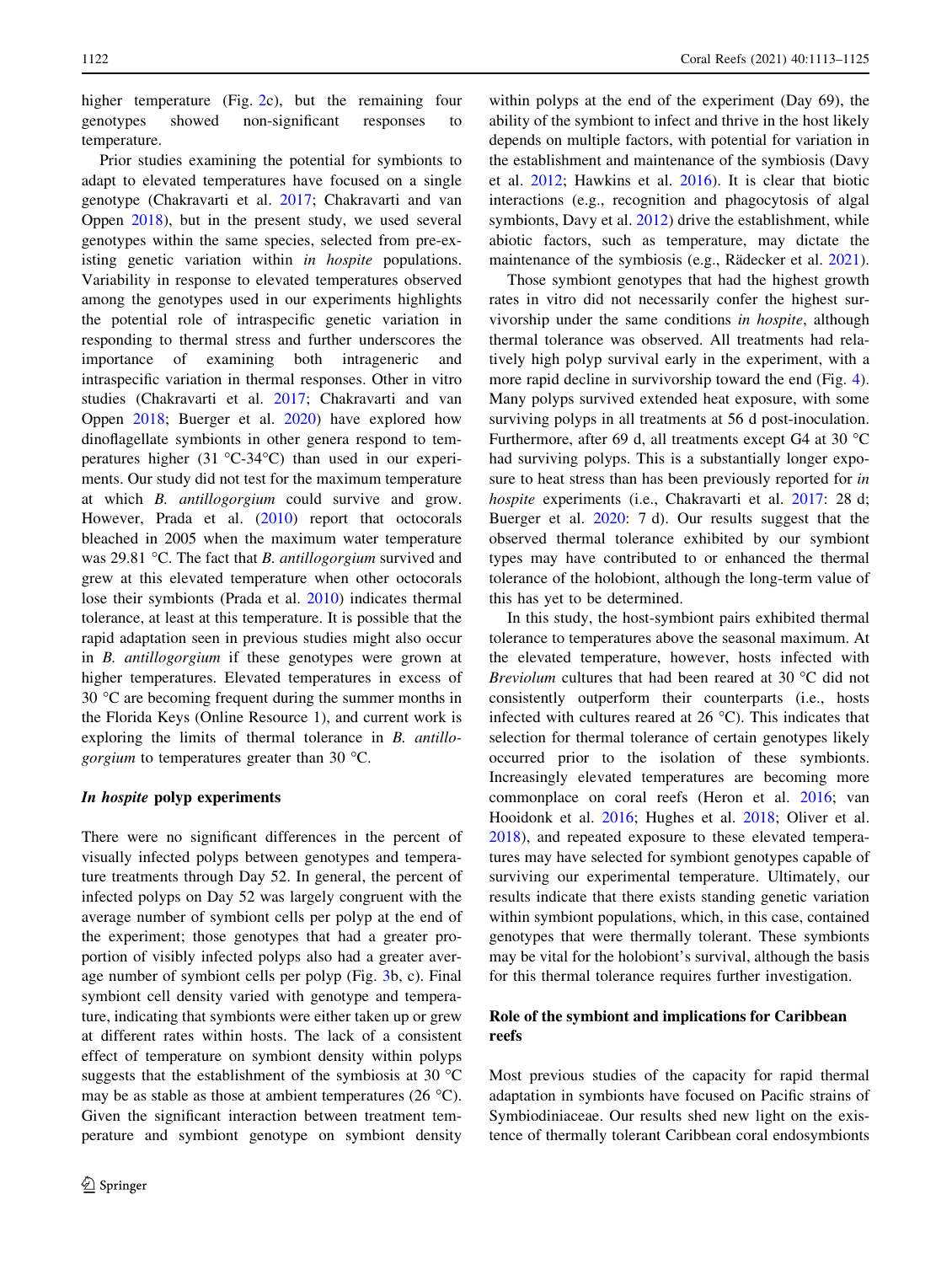<span id="page-10-0"></span>in genera in addition to those thermally tolerant species in the genus Durusdinium (LaJeunesse et al. [2014\)](#page-11-0). We provide key evidence that even in the absence of rapid adaptation to elevated temperatures, thermal tolerance may be widespread in some Breviolum species. It is likely that broad thermal tolerance is an inherent trait among these genotypes and perhaps among other species within Breviolum, particularly those within the B1 (ITS2-type) lineage (Pleistocene (B1) radiation, sensu LaJeunesse [2005](#page-11-0); Parkinson et al. [2015](#page-11-0)) such as *B. antillogorgium*. For example, bleaching is rarely observed in Caribbean octocorals, but in the few reports of octocoral bleaching, Antillogorgia spp., (previously classified as Pseudopterogorgia), which harbor B. antillogorgium, were not observed to bleach (Lasker et al. [1984;](#page-11-0) Prada et al. [2010](#page-12-0)). Additionally, under induced bleaching and/or thermal stress, the octocoral Briareum asbestinum lost its dominant Breviolum ITS2 type B19 symbiont, which was replaced by a Breviolum ITS2 type B1 species (Lewis and Coffroth [2004;](#page-11-0) Poland and Coffroth [2019](#page-12-0)). Transitioning from a dominant symbiont species with lower thermal tolerance to a more thermally tolerant cryptic species during bleaching events may buffer Caribbean octocorals from increasing temperatures.

Coral reefs are in decline worldwide and some regions, such as the Caribbean, are experiencing a phase shift from scleractinian-dominated to octocoral-dominated ecosystems (Ruzicka et al. [2013](#page-12-0); Lenz et al. [2015](#page-11-0); Lasker et al. [2020\)](#page-11-0). This pattern has been attributed, in part, to high levels of octocoral recruitment (Lasker et al. [2020](#page-11-0)). However, bleaching in octocorals is rarely observed during mass bleaching events (Lasker et al. [1984](#page-11-0); Lasker [2003](#page-11-0); Prada et al. [2010](#page-12-0)) and if it is observed, most species show a high level of resilience (Prada et al. [2010\)](#page-12-0). The fact that species within *Breviolum* are the dominant symbionts in Caribbean octocorals (LaJeunesse [2002](#page-11-0); van Oppen et al. [2005;](#page-12-0) Goulet et al. [2008\)](#page-11-0), and that some symbiont species within this genus appear to have some level of thermal tolerance, as shown here, may contribute to this resilience. Additional studies are needed to determine the prevalence of these thermally tolerant symbionts, which may exist at background level, and their role in mitigating the effects of increasing temperatures on reef cnidarians. The survival of Caribbean reefs may be reliant on evolutionary rescue (Gomulkiewicz and Holt [1995](#page-11-0)) perpetrated by selection for these more thermally tolerant symbiont genotypes within a given species; a process that could be particularly important for specialist hosts that are not able to harbor different species of symbionts.

Acknowledgements We would like to thank H. Franklin, undergraduate volunteers, staff of the KML, the FKNMS and the FWC (Permit FKNMS-2014-018-A2 and SAL-18-2052-SR, respectively). This work was supported by NSF-OCE-1559286 (MAC) and NSF-OCE-1559105 (CPt), a UB Honors Research & Creativity Grant (JAP) and a UB CURCA Award (KME). We are grateful to D. Williams, K.H. Kilbourne and J. Schijf for providing temperature data and to H. Lasker, A. Martinez, C. Wells, and two anonymous reviewers for helpful and insightful comments on previous drafts of this manuscript.

### Declarations

Conflict of interest On behalf of all authors, the corresponding author states that there is no conflict of interest.

Open Access This article is licensed under a Creative Commons Attribution 4.0 International License, which permits use, sharing, adaptation, distribution and reproduction in any medium or format, as long as you give appropriate credit to the original author(s) and the source, provide a link to the Creative Commons licence, and indicate if changes were made. The images or other third party material in this article are included in the article's Creative Commons licence, unless indicated otherwise in a credit line to the material. If material is not included in the article's Creative Commons licence and your intended use is not permitted by statutory regulation or exceeds the permitted use, you will need to obtain permission directly from the copyright holder. To view a copy of this licence, visit [http://creativecommons.](http://creativecommons.org/licenses/by/4.0/) [org/licenses/by/4.0/.](http://creativecommons.org/licenses/by/4.0/)

# References

- Andras JP, Kirk NL, Coffroth MA, Harvell CD (2009) Isolation and characterization of microsatellite loci in Symbiodinium B1/B184, the dinoflagellate symbiont of the Caribbean sea fan coral, Gorgonia ventalina. Mol Ecol Resour 9:989–993
- Baker AC (2003) Flexibility and specificity in coral-algal symbiosis: diversity, ecology, and biogeography of Symbiodinium. Annu Rev Ecol Evol Syst 34:661–689
- Baums IB, Devlin-Durante MK, LaJeunesse TC (2014) New insights into the dynamics between reef corals and their associated dinoflagellate endosymbionts from population genetic studies. Mol Ecol 23:4203–4215
- Bayliss SLJ, Scott ZR, Coffroth MA, terHorst CP (2019) Genetic variation in Breviolum antillogorgium, a coral reef symbiont, in response to temperature and nutrients. Ecol Evol 9:2803–2813
- Berkelmans R, van Oppen MJH (2006) The role of zooxanthellae in the thermal tolerance of corals: a ''nugget of hope'' for coral reefs in an era of climate change. Proc Biol Sci 273:2305–2312
- Buerger P, Alvarez-Roa C, Coppin CW, Pearce SL, Chakravarti LJ, Oakeshott JG, Edwards OR, van Oppen MJH (2020) Heatevolved microalgal symbionts increase coral bleaching tolerance. Sci Adv 6:eaba2498
- Chakravarti LJ, van Oppen MJH (2018) Experimental evolution in coral photosymbionts as a tool to increase thermal tolerance. Front Mar Sci 5:227
- Chakravarti LJ, Beltran VH, van Oppen MJH (2017) Rapid thermal adaptation in photosymbionts of reef-building corals. Glob Chang Biol 23:4675–4688
- Chi J, Parrow MW, Dunthorn M (2014) Cryptic sex in Symbiodinium (Alveolata, Dinoflagellata) is supported by an inventory of meiotic genes. J Eukaryot Microbiol 61:322–327
- Coffroth MA, Lasker HR, Diamond ME, Bruenn JA, Bermingham E (1992) DNA fingerprints of a gorgonian coral: a method for detecting clonal structure in a vegetative species. Mar Biol 114:317–325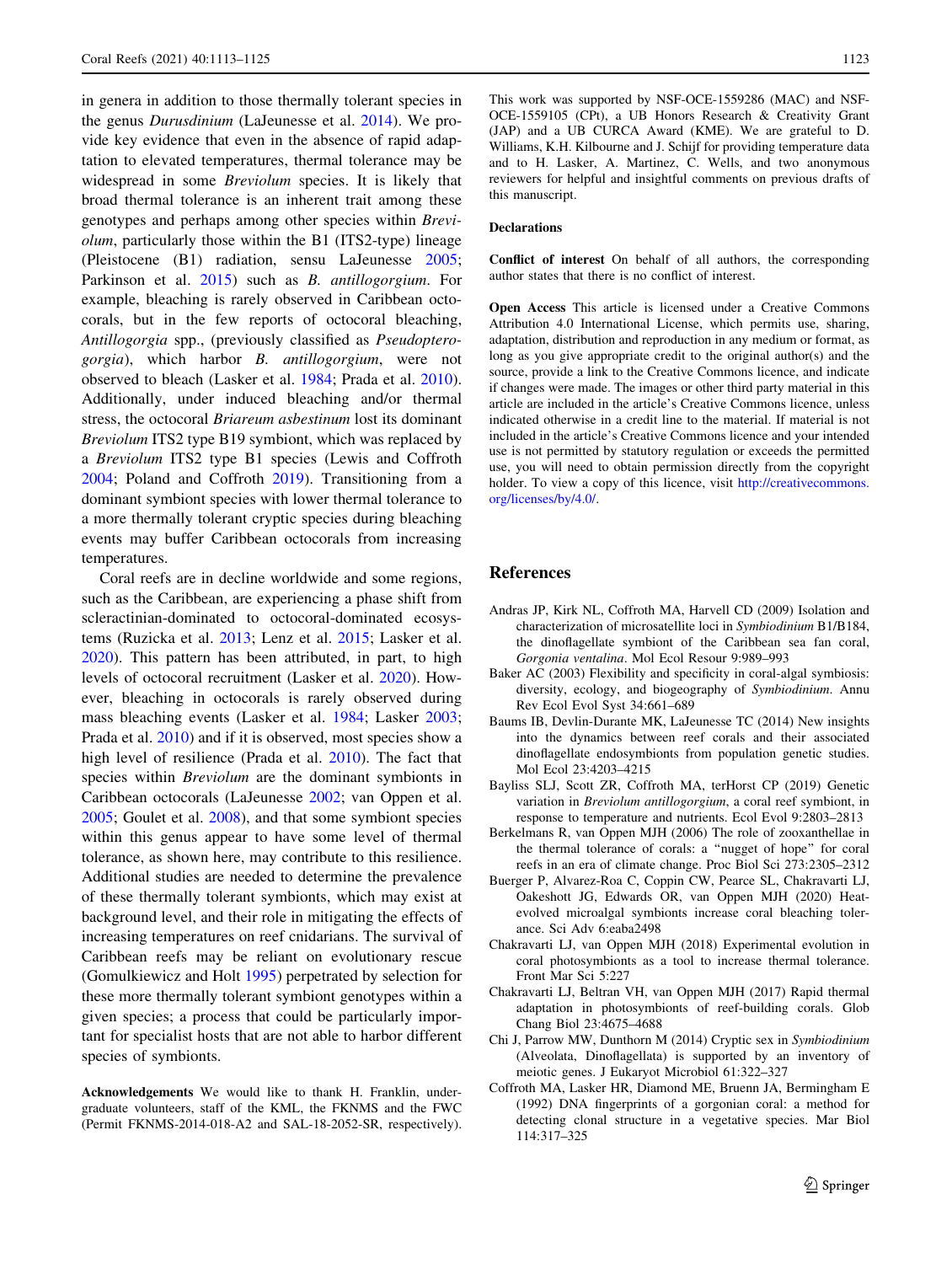- <span id="page-11-0"></span>Correa AMS, McDonald MD, Baker AC (2009) Development of clade-specific Symbiodinium primers for quantitative PCR (qPCR) and their application to detecting clade D symbionts in Caribbean corals. Mar Biol 156:2403–2411
- Davy SK, Allemand D, Weis VM (2012) Cell biology of cnidariandinoflagellate symbiosis. Microbiol Mol Biol Rev 76:229–261
- Díaz-Almeyda EM, Prada C, Ohdera AH, Moran H, Civitello DJ, Iglesias-Prieto R, Carlo TA, LaJeunesse TC, Medina M (2017) Intraspecific and interspecific variation in thermotolerance and photoacclimation in Symbiodinium dinoflagellates. Proc Biol Sci 284:20171767
- Eakin CM, Lough JM, Heron SF (2009) Climate variability and change: monitoring data and evidence for increased coral bleaching stress. In: van Oppen MJH, Lough JM (eds) Coral Bleaching. Springer, Berlin Heidelberg, Berlin, Heidelberg, pp 41–67
- Gomulkiewicz R, Holt RD (1995) When does evolution by natural selection prevent extinction? Evolution 49:201
- Goulet TL (2006) Most corals may not change their symbionts. Mar Ecol Prog Ser 321:1–7
- Goulet TL, Simmons C, Goulet D (2008) Worldwide biogeography of Symbiodinium in tropical octocorals. Mar Ecol Prog Ser 355:45–58
- Grégoire V, Schmacka F, Coffroth MA, Karsten U (2017) Photophysiological and thermal tolerance of various genotypes of the coral endosymbiont Symbiodinium sp. (Dinophyceae). J Appl Phycol 29:1893–1905
- Guillard RR, Ryther JH (1962) Studies of marine planktonic diatoms. I. Cyclotella nana Hustedt, and Detonula confervacea (Cleve) Gran. Can J Microbiol 8:229–239
- Hawkins TD, Hagemeyer JCG, Warner ME (2016) Temperature moderates the infectiousness of two conspecific Symbiodinium strains isolated from the same host population. Environ Microbiol 18:5204–5217
- Heron SF, Maynard JA, van Hooidonk R, Eakin CM (2016) Warming trends and bleaching stress of the world's coral reefs 1985–2012. Sci Rep 6:38402
- Hoegh-Guldberg O (1999) Climate change, coral bleaching and the future of the world's coral reefs. Mar Freshwater Res 50:839
- Hoegh-Guldberg O (2011) Coral reef ecosystems and anthropogenic climate change. Reg Environ Change 11:215–227
- Hoegh-Guldberg O, Mumby PJ, Hooten AJ, Steneck RS, Greenfield P, Gomez E, Harvell CD, Sale PF, Edwards AJ, Caldeira K, Knowlton N, Eakin CM, Iglesias-Prieto R, Muthiga N, Bradbury RH, Dubi A, Hatziolos ME (2007) Coral reefs under rapid climate change and ocean acidification. Science 318:1737–1742
- Hoegh-Guldberg O, Poloczanska ES, Skirving W, Dove S (2017) Coral reef ecosystems under climate change and ocean acidification. Front Mar Sci 4:158
- Howells EJ, van Oppen MJH, Willis BL (2009) High genetic differentiation and cross-shelf patterns of genetic diversity among Great Barrier Reef populations of Symbiodinium. Coral Reefs 28:215–225
- Howells EJ, Beltran VH, Larsen NW, Bay LK, Willis BL, van Oppen MJH (2011) Coral thermal tolerance shaped by local adaptation of photosymbionts. Nat Clim Chang 2:116–120
- Hughes TP, Anderson KD, Connolly SR, Heron SF, Kerry JT, Lough JM, Baird AH, Baum JK, Berumen ML, Bridge TC, Claar DC, Eakin CM, Gilmour JP, Graham NAJ, Harrison H, Hobbs J-PA, Hoey AS, Hoogenboom M, Lowe RJ, McCulloch MT, Wilson SK (2018) Spatial and temporal patterns of mass bleaching of corals in the Anthropocene. Science 359:80–83
- Jones AM, Berkelmans R, van Oppen MJH, Mieog JC, Sinclair W (2008) A community change in the algal endosymbionts of a scleractinian coral following a natural bleaching event: field evidence of acclimatization. Proc Biol Sci 275:1359–1365
- Kahng SE, Benayahu Y, Lasker HR (2011) Sexual reproduction in octocorals. Mar Ecol Prog Ser 443:265–283
- Karim W, Nakaema S, Hidaka M (2015) Temperature effects on the growth rates and photosynthetic activities of Symbiodinium cells. J Mar Sci Eng 3:368–381
- Keshavmurthy S, Hsu C-M, Kuo C-Y, Meng P-J, Wang J-T, Chen CA (2012) Symbiont communities and host genetic structure of the brain coral Platygyra verweyi, at the outlet of a nuclear power plant and adjacent areas. Mol Ecol 21:4393–4407
- Kirk NL, Andras JP, Harvell CD, Santos SR, Coffroth MA (2009) Population structure of Symbiodinium sp. associated with the common sea fan, Gorgonia ventalina, in the Florida Keys across distance, depth, and time. Mar Biol 156:1609–1623
- LaJeunesse T (2002) Diversity and community structure of symbiotic dinoflagellates from Caribbean coral reefs. Mar Biol 141:387–400
- LaJeunesse TC (2005) ''Species'' radiations of symbiotic dinoflagellates in the Atlantic and Indo-Pacific since the Miocene-Pliocene transition. Mol Biol Evol 22:570–581
- LaJeunesse T (2020) Zooxanthellae. Curr Biol 30:R1110–R1113
- LaJeunesse TC, Smith RT, Finney J, Oxenford H (2009) Outbreak and persistence of opportunistic symbiotic dinoflagellates during the 2005 Caribbean mass coral ''bleaching'' event. Proc Biol Sci 276:4139–4148
- LaJeunesse TC, Parkinson JE, Reimer JD (2012) A genetics-based description of Symbiodinium minutum sp. nov. and S. psygmophilum sp. nov. (Dinophyceae), two dinoflagellates symbiotic with cnidaria. J Phycol 48:1380–1391
- LaJeunesse TC, Wham DC, Pettay DT, Parkinson JE, Keshavmurthy S, Chen CA (2014) Ecologically differentiated stress-tolerant endosymbionts in the dinoflagellate genusSymbiodinium (Dinophyceae) Clade D are different species. Phycologia 53:305–319
- Lasker HR (2003) Zooxanthella densities within a Caribbean octocoral during bleaching and non-bleaching years. Coral Reefs 22:23–26
- Lasker HR, Peters EC, Coffroth MA (1984) Bleaching of reef coelenterates in the San Blas Islands, Panama. Coral Reefs 3:183–190
- Lasker HR, Martínez-Quintana Á, Bramanti L, Edmunds PJ (2020) Resilience of octocoral forests to catastrophic storms. Sci Rep 10:4286
- Lenz EA, Bramanti L, Lasker HR, Edmunds PJ (2015) Long-term variation of octocoral populations in St. John. US Virgin Islands Coral Reefs 34:1099–1109
- Lewis CL, Coffroth MA (2004) The acquisition of exogenous algal symbionts by an octocoral after bleaching. Science 304:1490–1492
- Mieog JC, van Oppen MJH, Cantin NE, Stam WT, Olsen JL (2007) Real-time PCR reveals a high incidence of Symbiodinium clade D at low levels in four scleractinian corals across the Great Barrier Reef: implications for symbiont shuffling. Coral Reefs 26:449–457
- Muscatine L, Cernichiari E (1969) Assimilation of photosynthetic products of zooxanthellae by a reef coral. Biol Bull 137:506–523
- Muscatine L, Porter JW (1977) Reef corals: mutualistic symbioses adapted to nutrient-poor environments. Bioscience 27:454–460
- Oliver JK, Berkelmans R, Eakin CM (2018) Coral bleaching in space and time. In: Lough J, van Oppen M (eds) Coral bleaching: patterns, processes, causes and consequences. Springer Ecological Series. Cham, Switzerland, pp 27–49
- Parkinson JE, Baums IB (2014) The extended phenotypes of marine symbioses: ecological and evolutionary consequences of intraspecific genetic diversity in coral-algal associations. Front Microbiol 5:445
- Parkinson JE, Coffroth MA, LaJeunesse TC (2015) New species of Clade B Symbiodinium (Dinophyceae) from the greater